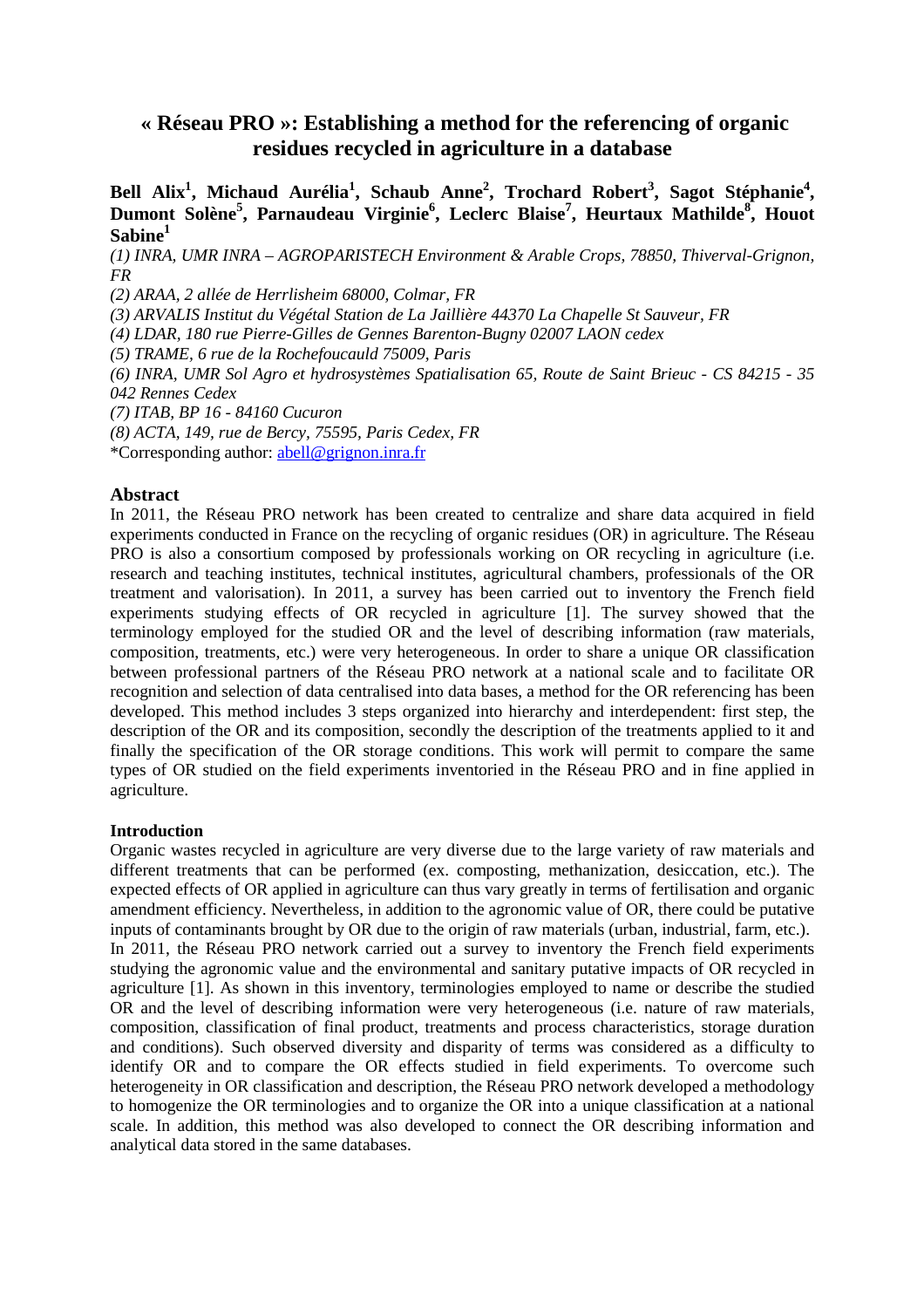The objective of the present study was thus to propose a method to describe and classify the OR recycled in France which was established for the OR studied in the inventoried field experiments in the Réseau PRO network.

# **Material and Methods**

Using the inventory results [1], each studied OR in the inventoried field experiments, its origin, composition or even treatment have been listed and categorized. An Excel file has been then developed to describe the OR studied in the Réseau PRO network. This OR referencing method guarantees a characterization as detailed as possible and enables a good cross-checking between the asked information and the OR classification that is being established for the project. The Excel file is composed by tables and information lists for each step of the OR referencing: classification, origin, composition, treatments and storage conditions.

The lists of answers defined for the description of the studied OR were established with the expertise of professional partners of the Réseau PRO.

# **Results: OR description and characterisation methodology**

In the Excel file, the OR referencing method consists in the detailed description of the studied OR in terms of composition, treatments and storage conditions. In addition, each OR is referenced in respect to a classification or nomenclature established at the national scale. The chosen describing criteria were defined for their characteristics which may alter the expected effects of OR recycled in agriculture, for instance treatment and process characteristics, precise composition, duration and condition of storage before spreading. For each of them corresponds a list of answers that enables the homogenization of OR characterization between Réseau PRO partners. Nevertheless, those lists which are not fixed need to integrate future evolutions according to new OR treatments and/or new OR used in agriculture.

The first level of referencing consists in giving background information on the OR: contact details of the OR producer, OR regulatory status (certification standard, homologation, waste…), physical form (liquid, solid, etc.), and, if existing, commercial designation and N/P/K contents advertised.

Then, 3 steps, organized into hierarchy and interdependent, give information on the nature and the characteristics of the described OR. Those steps are described in the following paragraphs.

*Description and composition of the OR* 

The first step of the OR referencing concerns the general description and the composition of the OR which is broke down into 3 sub-steps.

First, the user needs to choose the origin of raw materials among the following 4 origin classes: urban or industrial OR, livestock manures, other animal/vegetal OR and mixed OR (OR with a composition including organic matters from at least two of the three origins above). Then, the user defines the great type of the OR corresponding to the first OR classification class. The list of OR great types is dependent on the origin of the OR which has been chosen previously. The OR origins and corresponding great type lists are presented in table 2.

| <b>OR</b> origins        | Corresponding OR great types                  |
|--------------------------|-----------------------------------------------|
| Urban or industrial OR   | Urban or industrial sludge                    |
|                          | Agro-industrial by-products                   |
|                          | Composted urban or industrial OR              |
|                          | Digested urban or industrial OR               |
| <b>Livestock manures</b> | Non-composted, non-digested livestock manures |
|                          | Composted livestock manures                   |
|                          | Digested livestock manures                    |
| Other animal/vegetal OR  | Animal OR (bone flour, etc.)                  |
|                          | Vegetal OR (seaweeds, etc.)                   |
|                          | Composted animal or vegetal OR                |
| <b>Mixed OR</b>          | Non-composted, non-digested mixed OR          |
|                          | Composted mixed OR                            |
|                          | Digested mixed OR                             |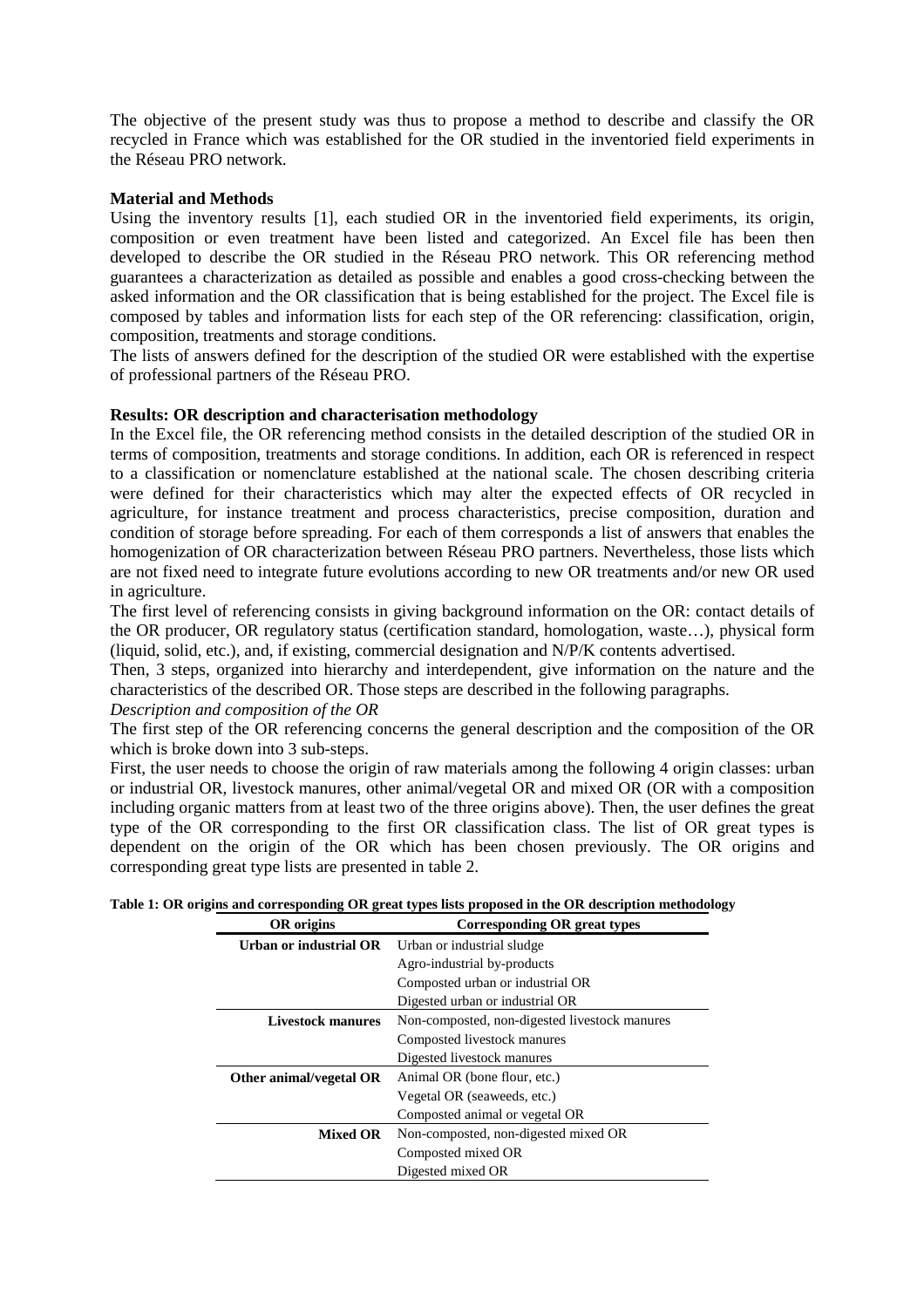The next sub-step is to list raw material(s) composing the final product and to specify their proportions. The proposed list of raw materials depends on the chosen great type as shown in figure 1 which presents the  $1<sup>st</sup>$  step of the OR referencing (i.e. description and composition).



#### **Figure 1: description of the OR composition**

In the livestock manures particular case, this first step includes description characteristics that have been identified as factors able to alter the actual agronomical value of OR as well as the putative impacts after spreading, for instance nitrogen fertilisation efficiency and putative risks of nitrate leaching. Those particularities concern the type of animal (for example for a cattle manure, the corresponding animals are dairy cows, weaned calf, young bull, etc.), the livestock building, the type of litter (straw, shaving, etc.) and the quantity of litter used for animals.

# *Treatment(s) applied to OR*

After the description of the OR and its composition, the following step is to specify every treatment applied on the raw materials in order to produce the final OR. For each treatment, a list of characteristics have been defined due to their putative effect on OR agronomical value and putative impacts. Those characteristics and the corresponding list of answers proposed are related to the applied treatment. The figure 2 presents the flowchart of the second step of OR referencing corresponding to the description of the treatment(s) applied to the raw materials to obtain the final product which will be spread.



**Figure 2: sub-step for the description of the treatment(s) applied to the studied OR**